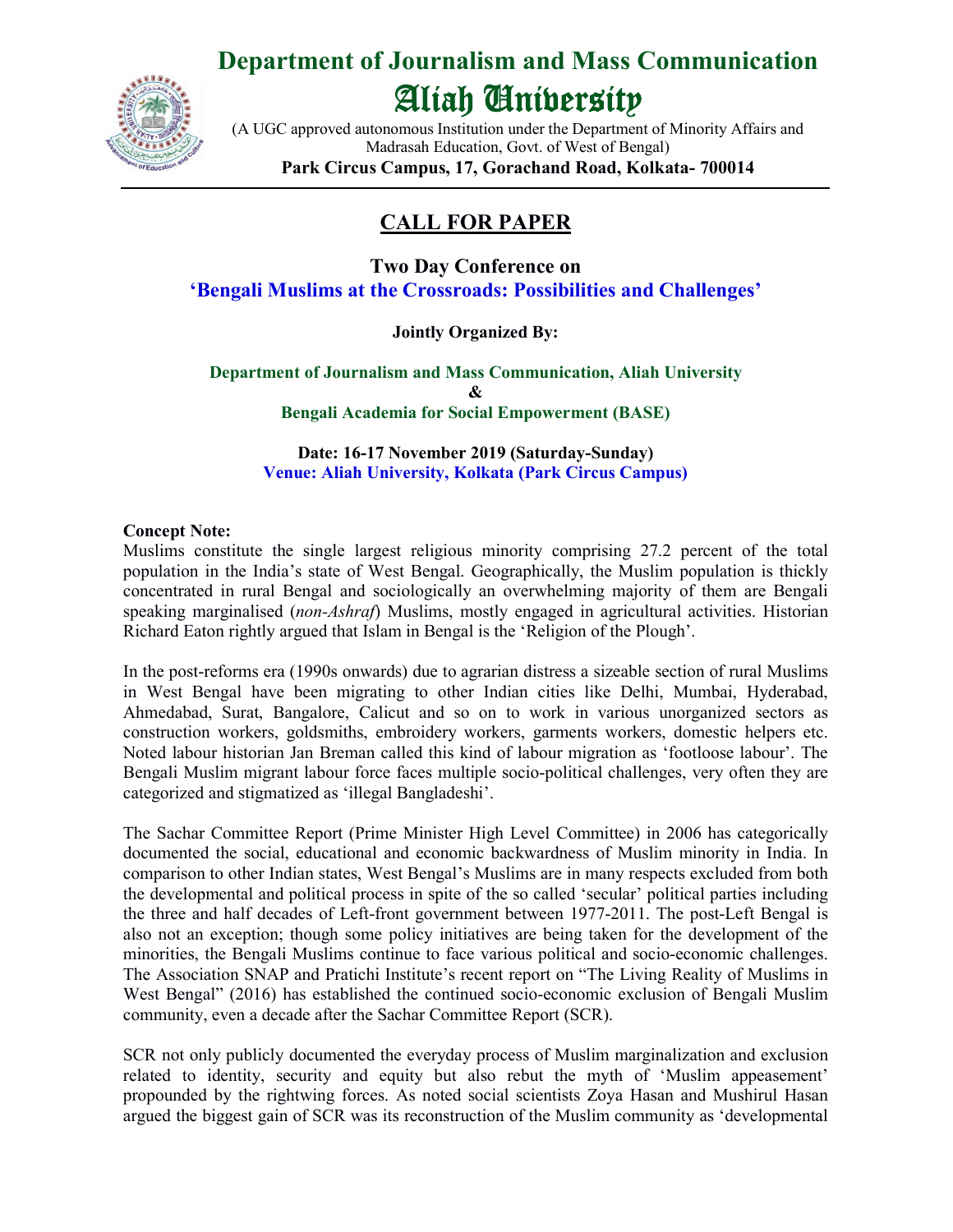subjects' of the state rather than primarily a cultural and religious community. The SCR has helped to develop the new language for social justice, inclusive development, citizenship and substantial equality towards approaching the Muslim question in post-colonial India.

In the last one and half decades, a tiny Bengali Muslim 'middle class' has emerged consisting of the small scale entrepreneurs, salaried class: mostly teachers and professionals. This has been possible mainly due to various community initiatives including residential mission school phenomenon, joint entrance coaching initiatives for engineering and medicine, and the growing educational consciousness among the rural Bengali Muslims. The public initiatives like OBC reservation for backward castes Muslims (though very late and also proportionally low as per the population ratio) and different scholarships programmes have also benefited in the formation of the tiny 'Muslim middle class' group with upward mobility.

At the same time, Bengali Muslim Women face the double whammy of marginalization in the largely patriarchal setup. Recent studies have, however, shown considerable improvement in the enrolment of Muslim girls in schools, and in fact, the dropout in high schools in some districts is higher among boys. This phenomenon, however, points to another problem: many of the school going boys leave their studies and migrate in search of livelihood.

The recent political developments of India in general and West Bengal in particular have raised multiple issues, concern and challenges not only in terms of inclusive growth, social justice, constitutional democracy and economic empowerment for marginalized communities but also in relation to the fundamental question of physical security (right to life). There are many instances where the lives of Muslims have been threatened by the fanatic forces in different parts of the country including West Bengal.

Apart from the general discourse associated with the Bengali Muslims of West Bengal there is a large section of Bengali speaking Muslims residing in the North Eastern states of Assam and Tripura who rarely find any mention. They face all the scorn from the other communities residing in the hilly regions for being non tribals as well as Bengali speaking as they are tagged as 'illegal Bangladeshi'. The trajectories and debates in the creation of the National Register for Citizens (NRC) in Assam and its possible subsequent application in other parts of India calls for an immediate attention on part of all Bengali speaking Muslims residing in the Indian sub-continent. There is a great diversity amongst the Muslims residing in the Assam who claim to be indigenous people such as the Gorias, Marias and the Assamese Muslims. But other than them there are lakhs of Bengali speaking Muslims who have been residing from time immemorial in the three districts (Dhubri, Sylhet and Cachhar) which were merged with other five districts during colonial period to form what is now Assam. NRC has jeopardized their lives and existence. Meanwhile, Muslims in lower Assam who have origin in East-Bengal (present Bangladesh) but have chosen to consciously speak and learn Assamese language face unique crisis of identity, integration and fundamental rights as neither Bengali Muslims of Barak valley consider them Bengali enough nor is the larger Assamese society willing to accept them as their own. Consequently they continue to face the worst kinds of discriminations and persecution.

In this rapidly changing socio-political context, the Bengali Academia for Social Empowerment (BASE) is organizing its first annual conference in 2019 to academically engage with the larger questions of constitutional democracy, substantial equality, social, political and economic justice as enshrined in the Constitution of India.

The objectives of the conference is to promote critical thinking on the broader question of Bengali Muslims and their sociology of marginalization and to develop a new language for democratic engagements.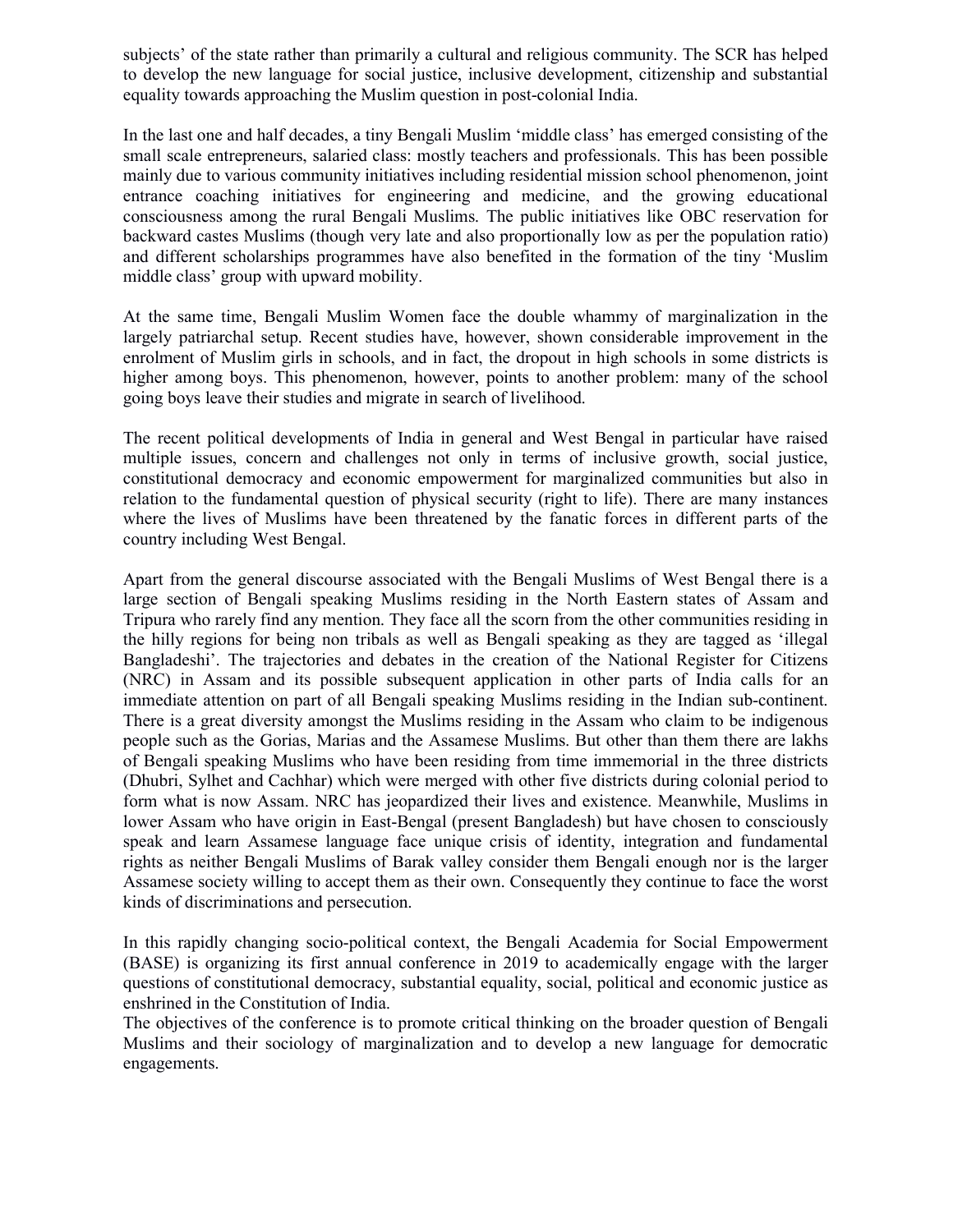#### **The sub-theme of the Conference are follows but not limited to:**

Bengali Muslims: Literary and Cultural Productions Bengali Muslims: Partition, History, Memory & Diaspora Bengali Muslims: Contributions in Science & Technology Bengali Muslims: Political Marginalization and Way Ahead Bengali Muslims: Social Justice, Women and Gender Questions Bengali Muslims: Educational Opportunities: Issues and Concerns Bengali Muslims: State, Law and the Muslim Minority of West Bengal Bengali Muslims: Globalization, Economic Opportunities and Challenges Bengali Muslims: Higher Education and Upward Mobility: Major Concerns Bengali Muslims: Socio-political Exclusion and Institutional Marginalization Bengali Muslims: Otherisation Process and Politics of Representation in Media Bengali Muslims: The Use of Science & Technology in Community Empowerment Bengali Muslims: Mapping new Muslim 'middle class': Possibilities and Challenges Bengali Muslims: Stereotypes, Prejudices, Social Exclusion, Identity Formation, NRC

#### **Guidelines for Paper Submission:**

Original papers are invited from scholars/social scientist/faculty members/students/policy makers/civil society organizations/educational entrepreneurs and independent scholars and so on. Please submit an abstract (250-300 words, Font: Times New Roman 12, Space: 1.5) along with a short bio to the conveners at <u>baseconference2019@gmail.com</u> or  $\underline{hod.mjmc}$ @aliah.ac.in by 22 October 2019.

#### **Important Dates:**

Deadline for Submission of Abstract: 23 October 2019 Announcement of Shortlisted Abstracts: 25 October 2019 Deadline for Submission of Full Papers: 5 November 2019 Last Date of Registration: 08 November 2019 Announcement of Final Schedule: 10 November 2019 Dates of Conference: 16-17 November 2019

#### **Registration Details:**

Research Scholars: Rs 300/- Faculties/Working Professionals: Rs. 500/- Registration fees include conference kit, working lunch for two days and two refreshments. If accommodation needed, the organisers may support the willing participants finding affordable places but they need to pay for their own accommodation.

**Publication**: After the conference, selected papers will be published in an edited volume or Special Issue of a Journal.

#### **For Further Queries:**

Email: baseconference2019@gmail.com or hod.mjmc@aliah.ac.in Abdul Matin (BASE): +91-9836577362 Mohammad Reyaz (Aliah University): +91-8017596380